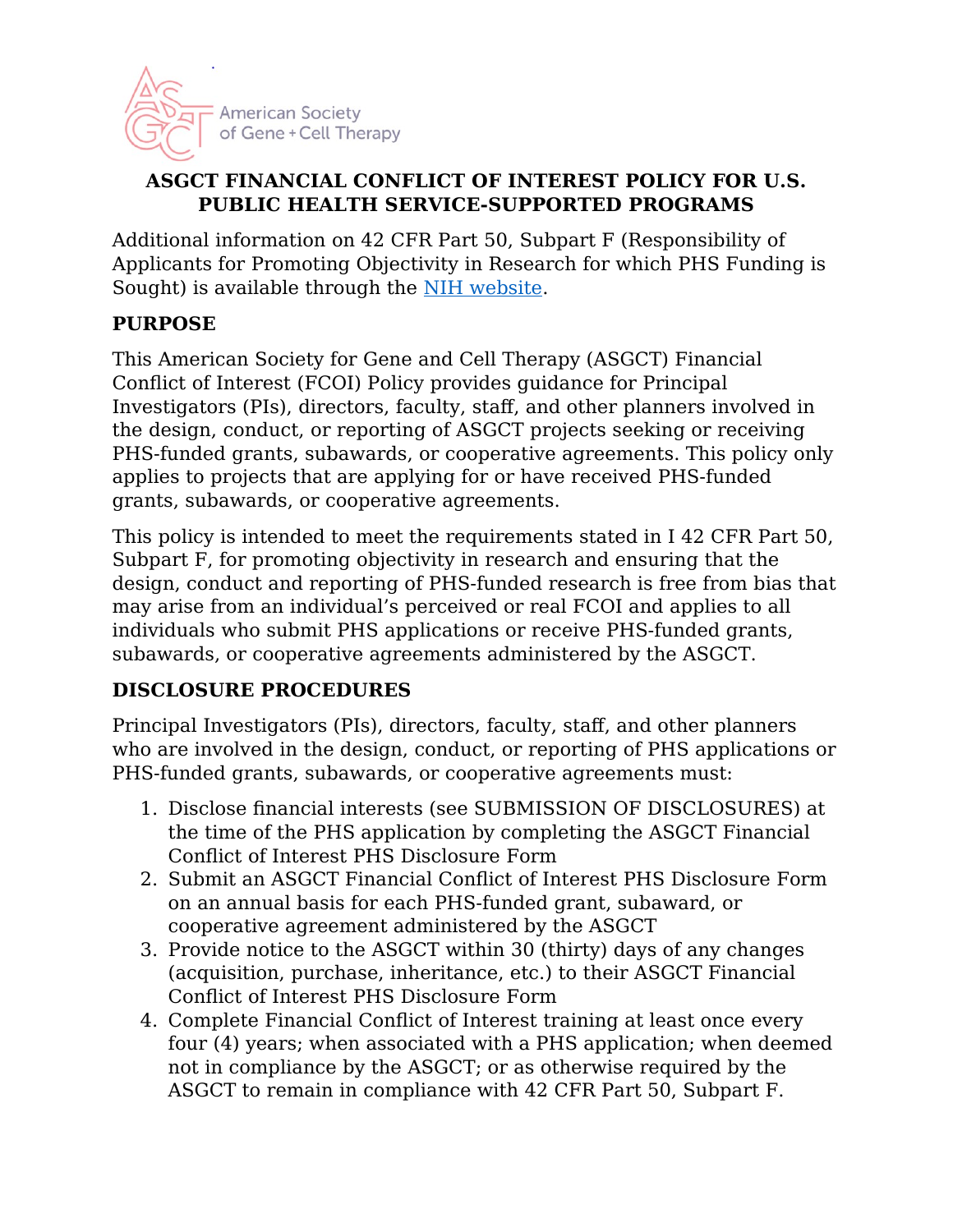

Individuals must confirm that they have [completed the NIH tutorial](https://grants.nih.gov/grants/policy/coi/tutorial2018/story_html5.html) by submitting a copy of the Certificate of Completion to the ASGCT

## **SUBMISSION OF DISCLOSURES**

Principal Investigators (PIs), directors, faculty, staff, and other planners who are involved in the design, conduct, or reporting of PHS-funded grants, subawards, or cooperative agreements must disclose to the ASGCT any financial interest consisting of one or more of the following interests (including those of the Investigator's spouse and dependent children) that reasonably appears to be related to the responsibilities related to PHS applications or PHS-funded grants, subawards, or cooperative agreements:

- 1. Regarding any publicly traded entity, a significant financial interest exists if the value of any remuneration received from the entity in the twelve months preceding the disclosure and the value of any equity interest in the entity as of the date of disclosure, when aggregated, exceeds \$5,000. For purposes of this definition, remuneration includes salary and any payment for services not otherwise identified as salary (e.g., consulting fees, honoraria, paid authorship); equity interest includes any stock, stock option, or other ownership interest, as determined through reference to public prices or other reasonable measures of fair market value.
- 2. Regarding any non-publicly traded entity, a significant financial interest exists if the value of any remuneration received from the entity in the twelve months preceding the disclosure, when aggregated, exceeds \$5,000, or when the Investigator (or the Investigator's spouse or dependent children) holds any equity interest (e.g., stock, stock option, or other ownership interest).
- 3. Intellectual property rights and interests (e.g., patents, copyrights), upon receipt of income related to such rights and interests.

Principal Investigators (PIs), directors, faculty, staff, and other planners must also disclose the occurrence of any reimbursed or sponsored travel (i.e., that which is paid on their behalf and not reimbursed so that the exact monetary value may not be readily available), related to PHS-funded grants, subawards, or cooperative agreements responsibilities (applications or funded projects); provided, however, that this disclosure requirement does not apply to travel that is reimbursed or sponsored by a Federal, state, or local government agency, an institution of higher education as defined at 20 U.S.C. 1001(a), an academic teaching hospital, a medical center, or a research institute that is affiliated with an institution of higher education.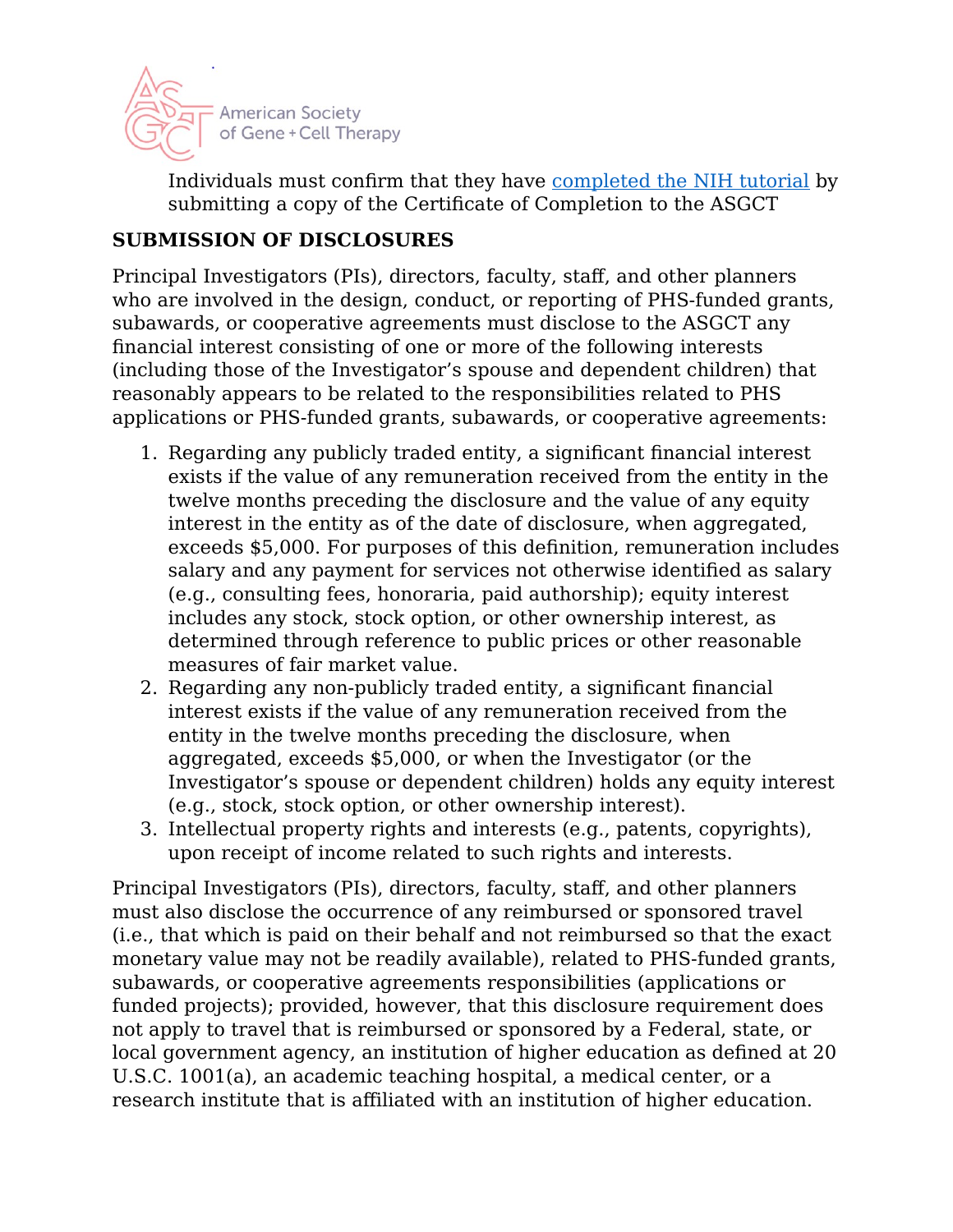

Principal Investigators (PIs), directors, faculty, staff, and other planners must specify the details of this disclosure, which will include, at a minimum, the purpose of the trip, the identity of the sponsor/organizer, the destination, and the duration. ASGCT may request additional information pertaining to these disclosures to determine whether the travel constitutes a potential violation of 42 CFR 50, Subpart F. The ASGCT requires that Principal Investigators (PIs), directors, faculty, staff, and other planners provide the information requested on disclosure forms for ASGCT projects seeking or receiving PHS-funded grants, subawards, or cooperative agreements. Those who fail to provide the information will not be permitted to participate in these ASGCT projects.

## **DISCLOSURE REVIEW**

ASGCT will review all disclosures for compliance with 42 CFR 50, Subpart F, and the guidelines above. If a FCOI is identified by the ASGCT that could directly and significantly affect the design, conduct, or reporting of the PHS-funded research or application, the ASGCT may request additional information for the disclosure to manage the FCOI. FCOIs may be approved with certain restrictions or conditions or may be prohibited at the discretion of the ASGCT. Management plans to resolve may be developed and monitored by the ASGCT and will be completed prior to the expenditure of any funds under a PHS grant, subaward, or cooperative agreement.

ASGCT will complete the review of any individual who is new to a PHSfunded research project or application, and any previously associated individuals who disclose new and/or additional information within 60 (sixty) days of receipt of the disclosure.

## **COMPLIANCE REPORTING TO THE PHS**

Prior to the expenditure of any funds under a PHS-funded project, the ASGCT will provide the funder with an FCOI report regarding any individual's significant financial interest determined to be conflicting and confirm that a management plan has been developed and implemented. ASGCT will provide notice to the funder of any new individuals or existing individuals who have changes to the disclosure following the initial FCOI report during an active PHS-funded project within 60 (sixty) days.

FCOI reports will include (at a minimum) the following:

- 1. Project number
- 2. PD/PI or Contact PD/PI if a multiple PD/PI model is used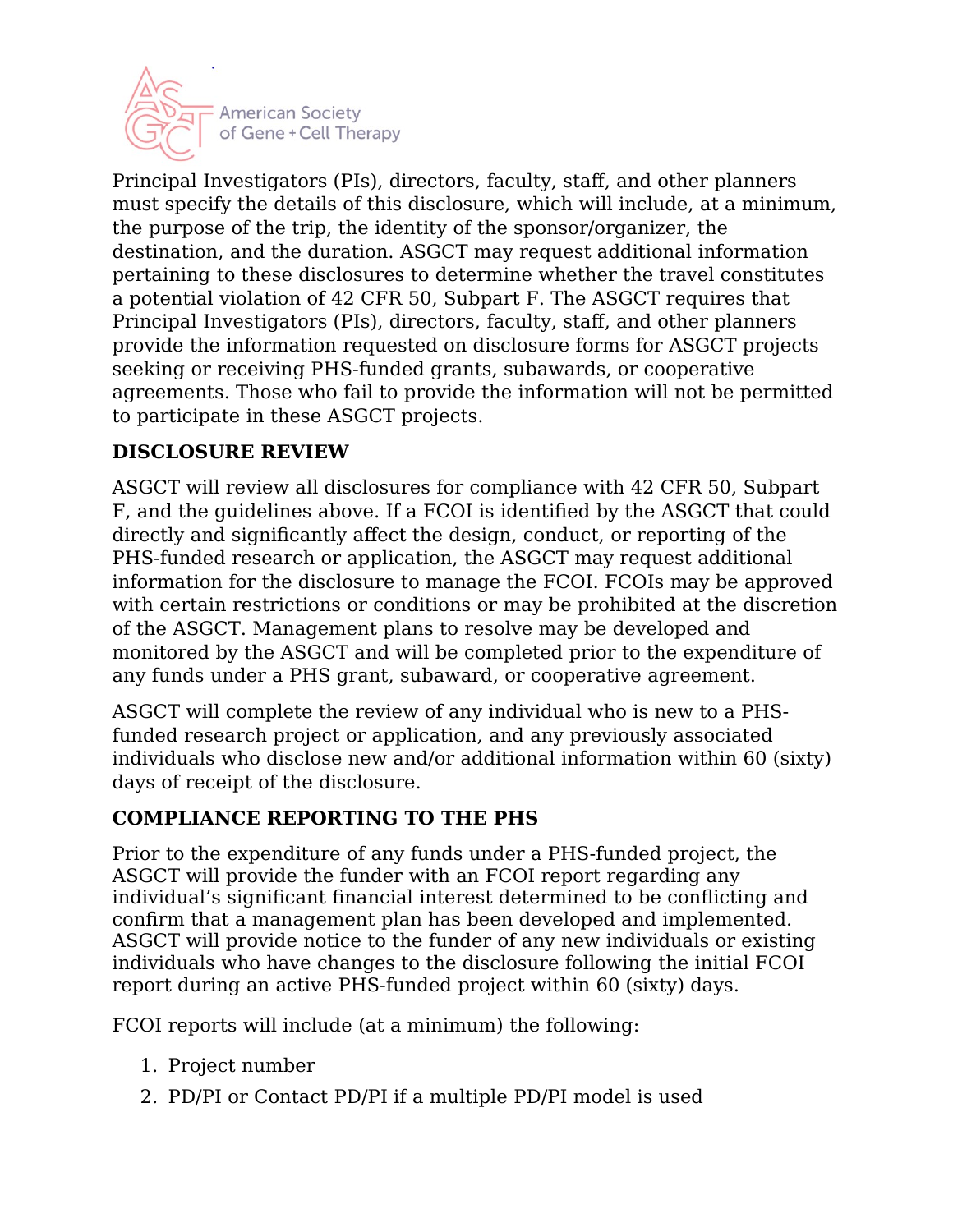

- 3. Name of the individual with the financial conflict of interest
- 4. Name of the entity with which the individual has a financial conflict of interest
- 5. Nature of the financial interest (e.g., equity, consulting fee, travel reimbursement, honorarium)
- 6. Monetary value of the financial interest (in U.S. dollars) OR a statement that the interest is one whose value cannot be readily determined through reference to public prices or other reasonable measures of fair market value
- 7. Description of how the financial interest relates to the PHS-funded research and the basis for the ASGCT's determination that the financial interest conflicts with such research
- 8. Description of the key elements of the ASGCT management plan, including:

a. Role and principal duties of the conflicted individual in the PHSfunded project or application

b. Conditions of the management plan

c. How the management plan is designed to safeguard objectivity in the research project

- d. Confirmation of the individual's agreement to the management plan
- e. How the management plan will be monitored to ensure compliance
- f. Other information as needed

ASGCT will provide the funder with an annual FCOI report that addresses the status of any financial conflicts of interest and any changes to the management plan(s) for the duration of the PHS-funded research. This report will note whether the financial conflict(s) is still being managed or explain why the financial conflict(s) has been resolved. FCOI reports will be provided for the duration of the PHS-funded project according to the submission procedures provided by the funder.

#### **NON-COMPLIANCE REPORTING**

Whenever a financial conflict of interest is not identified or managed in a timely manner including failure by the individual to disclose a significant financial interest that is determined by the ASGCT to constitute a financial conflict of interest; failure by the ASGCT to review or manage such a financial conflict of interest; or failure by the individual to comply with a financial conflict of interest management plan, the ASGCT will, within 120 days of the ASGCT's determination of noncompliance, complete a retrospective review of the individual's activities and the PHS-funded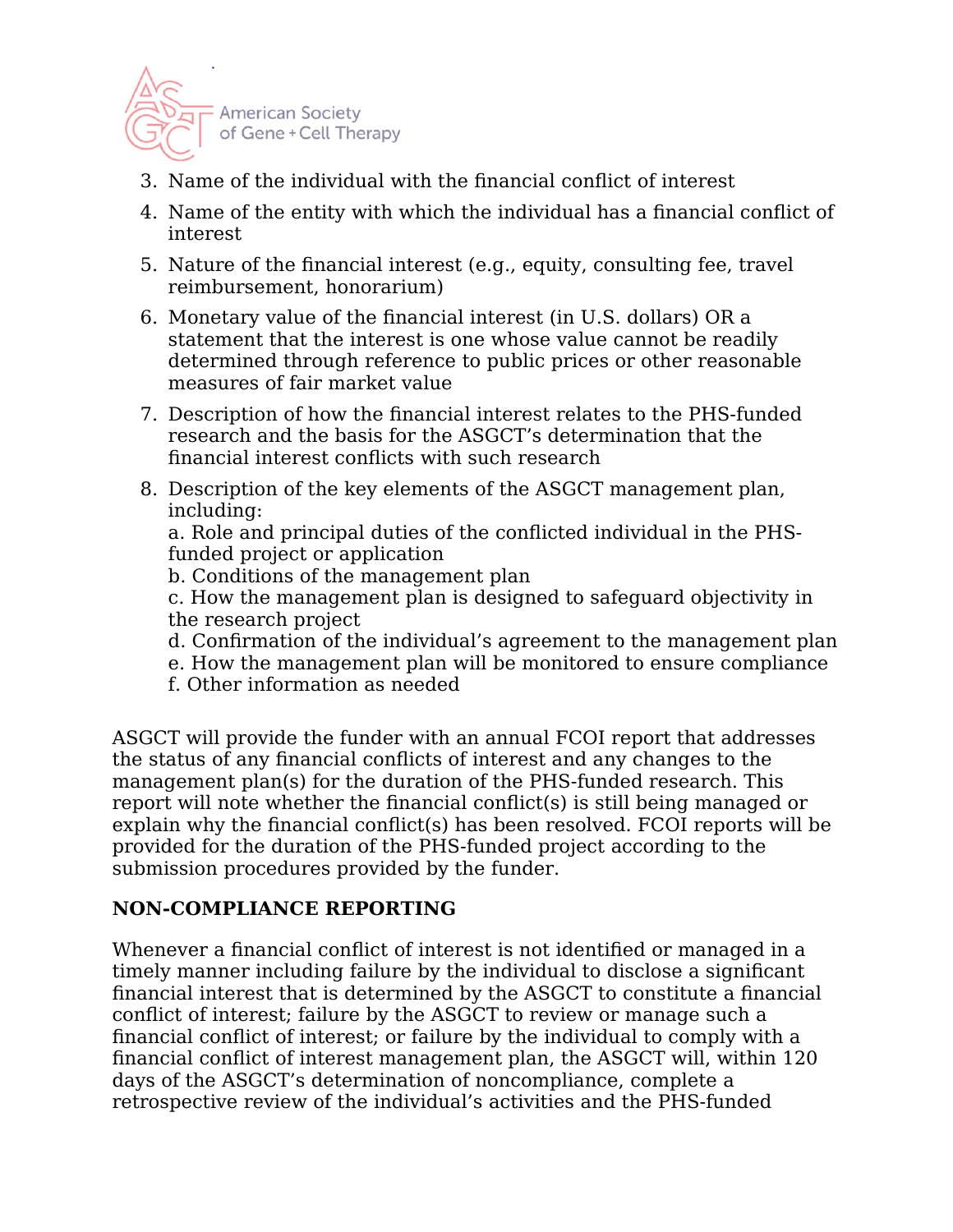

research project to determine whether any PHS-funded project, or portion thereof, conducted during the period of the noncompliance, was biased in the design, conduct, or reporting of such research.

The ASGCT is required to document the review and include the following:

- 1. Project number
- 2. Project title
- 3. PD/PI or contact PD/PI if a multiple PD/PI model is used
- 4. Name of the individual with the FCOI
- 5. Name of the entity with which the individual has a financial conflict of interest
- 6. Reason(s) for the review
- 7. Methodology used for the review (e.g., methodology of the review process, selection of the review panel, support materials reviewed)
- 8. Findings of the review
- 9. Conclusions of the review

ASGCT will update previously submitted FCOIs (if applicable) to document the actions taken to manage the FCOI. ASGCT will notify the funder if bias is found and submit a mitigation report that includes the information above as well as a description of the impact of the bias on the research project and ASGCT's plan of action(s) to eliminate or mitigate the effect of the bias (e.g., impact on the research project; extent of harm done, including any qualitative and quantitative data to support any actual or future harm; analysis of whether the research project is salvageable). ASGCT may determine that additional interim measures are necessary regarding the individual's participation in the PHS-funded research project between the date that the financial conflict of interest or the individual's noncompliance is determined and the completion of the university's retrospective review.

If an individual fails to comply with this policy or a management plan and the noncompliance appears to have biased the design, conduct or reporting of the PHS-funded research, ASGCT will notify the funder of the corrective action taken or to be taken and will ensure compliance with the requirements for retrospective review and prepare a mitigation report, as applicable, for submission to the funding agency as required under 42 CFR Part 50, Subpart F. The funder may take its own action as it deems appropriate, which may include suspension of funding, or additional action by the ASGCT to maintain the objectivity of the project.